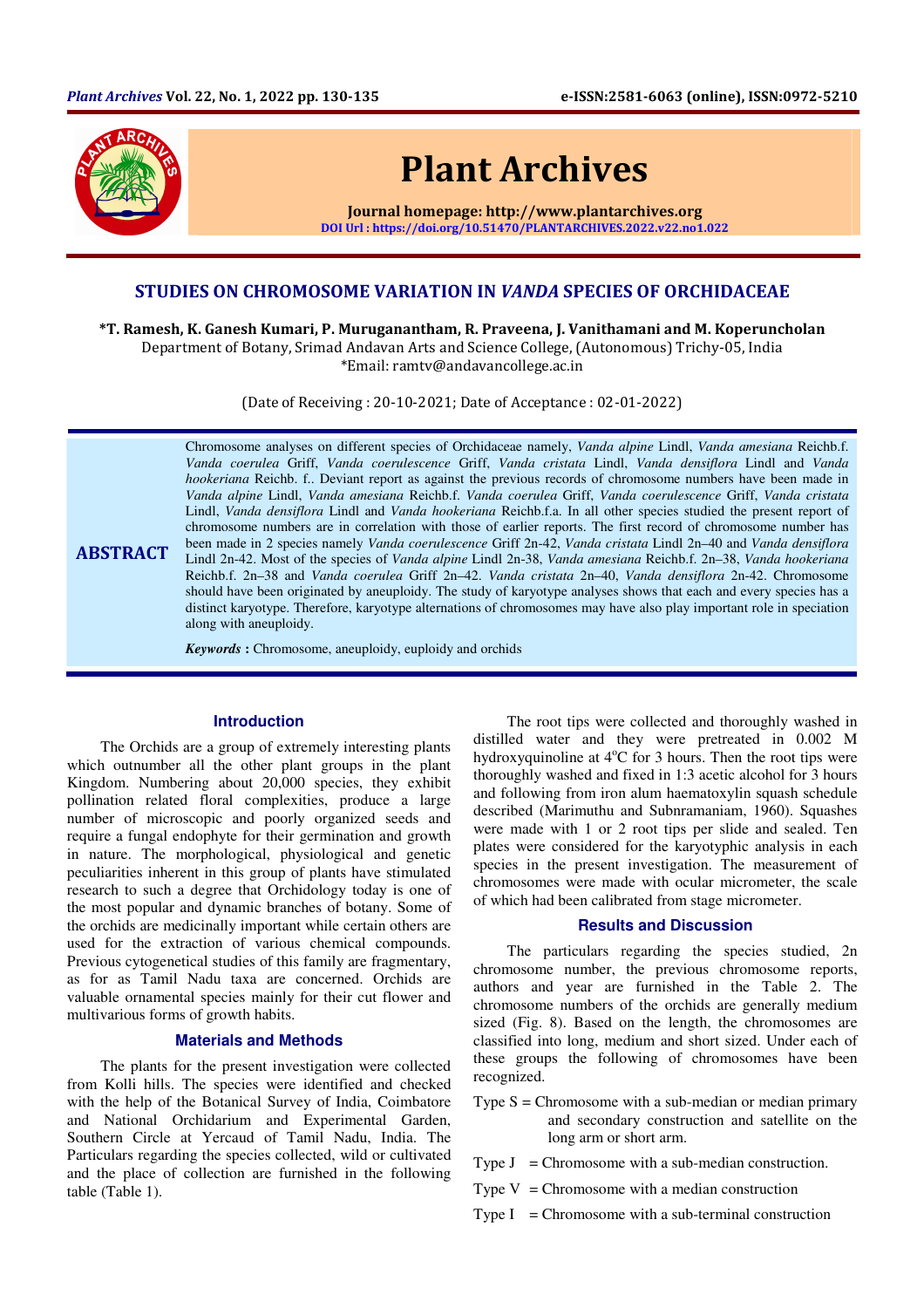- 1. Long chromosomes (more than 5.0 um)
- 2. Medium sized chromosomes (3.0 to 4.9  $\mu$ m)
- 3. Short chromosomes  $(0.1 \text{ to } 2.9 \text{ µm})$

## **More than 5 µm size chromosomes are**

- 1. Sub median primary construction and sub terminal construction
- 2. Chromosome with sub-median centromear and sub terminal secondary construction.
- 3. Chromosome with median primary construction and sub terminal secondary construction.

## **Medium (3.0 to 4.9 µm) size chromosomes are**

- 1. Chromosome with median primary construction and sub terminal secondary construction.
- 2. Chromosome with median construction.

### **Short (0.1 to 2.9 µm) size chromosomes are**

- 1. Chromosome with sub-median construction.
- 2. Chromosome with median construction.

Cytological studies on the family Orchidaceae received much attention during the past two decades. Mitotic studies have been made in various species of Orchidaceae by eminent cytologists from various parts of the world and these studies have attracted the attention of taxonomists and biosystematics uniformly.

Vatsala (1964) described the cytology and evolution of Orchidaceae with special references to orchids of South India. Jorapur and Hedge (1974) described the chromosome morphology of *Bulbophylllum neilgherrense*. Jorapur and Kulkarni (1980) reported detailed karyological studies in a few members of Orchidaceae. The somatic chromosome numbers of varies species of *Vanda* were reported by Harmsen (1943), Sulabha, Pathak (1982), SulabhaPathak and Jorapur (1983). In recent years Mehra and Viji (1972) reported the diploid chromosome numbers of H. plantaginea (2n=126). In 1882, cytoembrological works have been made in Epidendreae and Vander by Divakar (1987). Jorapur and Kulkarni (1979) reported the diploid chromosome numbers of the species of Eria. Stenar (1937) reported the diploid chromosome number of the species of Malaxis Kamemoto and Randolph (1949), Kamemoto (1950) and Blumenschein (1960) reported the somatic chromosome numbers of the species of *Epidendrum.*

Histogram has been drawn with the help of the absolute chromosome lengths of the various species studied. The genus Helleborus contains a primitive complement having large isobranchial chromosomes in low number. Davis and Heywood (1963) have fully discussed the cytotaxonomical aspects.

Deviant number of chromosome has been observed in the species namely *Vanda cristata*as against the previous reports of chromosome numbers. The *Habenaria viridiflora* there are  $2n = 22$  chromosomes as observed in the present investigation but the earlier reports show  $2n = 44$ chromosomes (Jorapur and Kulkarani, 1980) and  $2n = 84$ chromosomes (Foja Singh, 1983). The members of the Tamilnadu Orchidaceae studied show variation of somatic chromosome numbers from  $2n = 10$  to  $410$ .

The species having  $2n=20$  chromosomes namely, *Vanda densiflora* and *Vanda cristata*are diploids as revealed by the present investigation. In the same way the species having 30 somatic chromosomes namely *Vanda coerulescence* 2n-42, *Vanda cristata* 2n–40 and *Vanda densiflora* 2n-42. may be considered as triploids. Similarly the species having 40 somatic chromosomes namely Coelogyneovalis, Eriareticosa and Spathoglottisplicata may be considered as tetraploids. The diploid, triploid and tetraploid species are examples for euploids, when we consider  $n = 10$  chromosomes as primary basic chromosome number of this family. Therefore *Vanda coerulescence* 2n-42, *Vanda cristata* 2n–40 and *Vanda densiflora* 2n–42 all these species may be considered as aneuploids.

The chromosome analyses of different species of Orchidaceae indicate that mostly asymmetrical karyotypes of chromosome have been observed. Therefore, it is concluded that along with aneuploidy and euploidy, karyotype alterations of chromosome also play important role in evolution.

### **Conclusion**

The present investigation first record of chromosome number have been made in species namely. *Vanda cristata* 2n – 40 and *Vanda densiflora* The largest chromosome are found in *Vanda densiflora* 2n-42 (40.6µm) and the smallest chromosomes observed in *Vanda densiflora* (13.6 µm) in all other species are chromosome size having large, medium and small sized. Therefore, it is concluded that along with aneuploidy and euploidy, karyotype alterations of chromosome also play important role in evolution.

| Sl.No. | Name of the taxa             | <b>Epiphyte or</b><br>terrestrial | Wilds (or)<br>cultivated | <b>Place collection</b> |
|--------|------------------------------|-----------------------------------|--------------------------|-------------------------|
| ı.     | Vanda alpine Lindl           | Epiphyte                          | Wild                     | Kolli hills             |
| 2.     | Vanda amesianab Reichb.f     | Epiphyte                          | Wild                     | Kolli hills             |
| 3.     | <i>Vanda coerulea</i> Griff  | Epiphyte                          | Wild                     | Kolli hills             |
| 4.     | Vanda coerulescence Griff    | Epiphyte                          | Wild                     | Kolli hills             |
| 5.     | <i>Vanda cristata</i> Lindl  | Epiphyte                          | Wild                     | Kolli hills             |
| 6.     | Vanda densiflora Lindl       | Epiphyte                          | Wild                     | Kolli hills             |
| 7.     | Vanda hookeriana Reichb.f. . | Epiphyte                          | Wild                     | Kolli hills             |

**Table 1:** Place of collection and species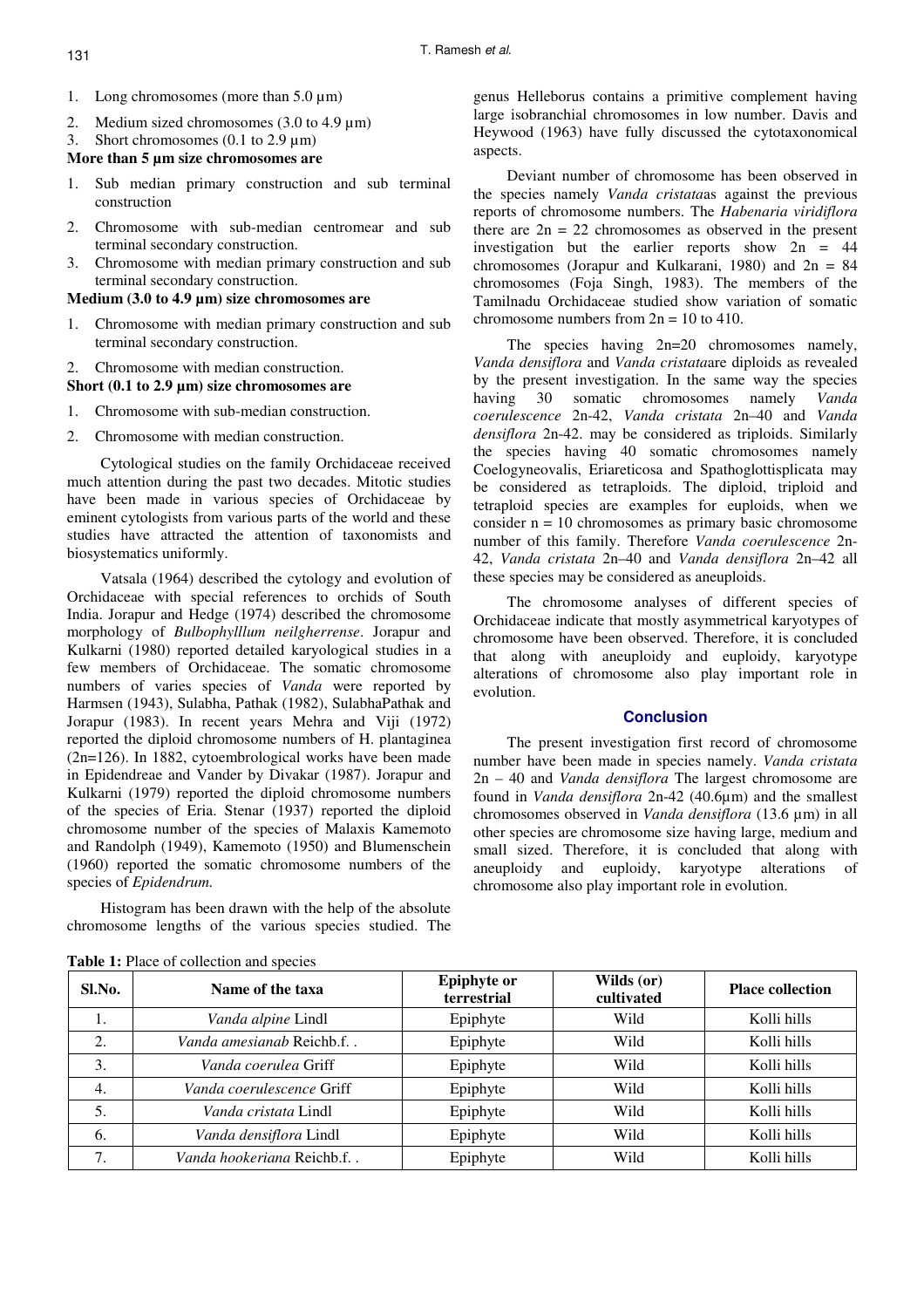**Table 2:** Chromosome number of the species investigated

| S.No. | Name of the taxa                 | <b>Present</b><br>study | Previous report                                                   |  |  |
|-------|----------------------------------|-------------------------|-------------------------------------------------------------------|--|--|
| 1.    | <i>Vanda alpine</i> Lindl        | $2n = 38$               | $2 n = 38$ Foja Singh (1981)                                      |  |  |
|       |                                  |                         | $2n = 38$ Santhan (1991)                                          |  |  |
| 2.    | <i>Vanda amesiana</i> Reich b.f  |                         | $2n = 40$ Vatsala (1964)                                          |  |  |
|       |                                  | $2n = 38$               | $2n = 42$ Jorapur and Kulkarni (1980)                             |  |  |
|       |                                  |                         | $2n = 42$ Santhan (1991)                                          |  |  |
| 3.    | <i>Vanda coerulea</i> Griff      |                         | $n = 25$ Mehra and Sehgal<br>$2n = 60$ Abraham and Vatsala (1981) |  |  |
|       |                                  | $2n = 38$               |                                                                   |  |  |
|       |                                  |                         | $2n = 54$ Vijayakumar (1986)                                      |  |  |
|       |                                  |                         | $n = 28$ , $2n = 56$ Santhan (1991)                               |  |  |
| 4.    | Vanda coerulescence Griff        | $2n = 42$               | No previous report                                                |  |  |
| 5.    | <i>Vanda cristata</i> Lindl      | $2n = 40$               | No previous report                                                |  |  |
| 6.    | Vanda densiflora Lindl           | $2n = 42$               | No previous report                                                |  |  |
| 7.    | <i>Vanda hookeriana</i> Reichb.f |                         | $n = 21$ Vatsala (1964)                                           |  |  |
|       |                                  | $2n = 42$               | $2n = 42$ Jorapur and Garg (1980)                                 |  |  |
|       |                                  |                         | $n = 21$ Abraham and (1981)                                       |  |  |
|       |                                  |                         | $2n = 42$ Foja Singh (1983)                                       |  |  |

**Table 3:** Summarized karyomorphological features

| S.<br>No. | Name of the taxa            | 2n | S  | J                        | V  |    | <b>Total</b><br>chromosome<br>length in µm | <b>Absolute</b><br>chromosom<br>e length in<br>um | Average<br>chromosome<br>length µm |
|-----------|-----------------------------|----|----|--------------------------|----|----|--------------------------------------------|---------------------------------------------------|------------------------------------|
| 1.        | Vanda alpine Lindl          | 38 | 6  | 8                        | 14 | 38 | 17.9                                       | 11.45                                             | 0.66                               |
| 2.        | Vanda amesiana Reich b.f    | 38 | 12 | 14                       | 12 | 38 | 38.5                                       | 18.79                                             | 0.88                               |
| 3.        | <i>Vanda coerulea</i> Griff | 38 | 12 | 16                       | 10 | 38 | 27.7                                       | 16.80                                             | 1.00                               |
| 4.        | Vanda hookeriana Reich b.f. | 42 | 12 | 14                       | 16 | 42 | 31.0                                       | 15.06                                             | 0.06                               |
| 5.        | Vanda coerulescence Griff   | 42 | 21 | 14                       | 8  | 42 | 16.5                                       | 7.70                                              | 0.80                               |
| 6.        | Vanda cristata Lindl        | 40 | 22 | $\overline{\phantom{0}}$ | 18 | 40 | 14.6                                       | 6.6                                               | 0.78                               |
| 7.        | Vanda densiflora Lindl      | 42 | 20 | 16                       | 4  | 40 | 26.2                                       | 12.8                                              | 0.46                               |



**Fig. 1 :** Number of chromosome in *Vanda alpine* Lindl on Kolli hills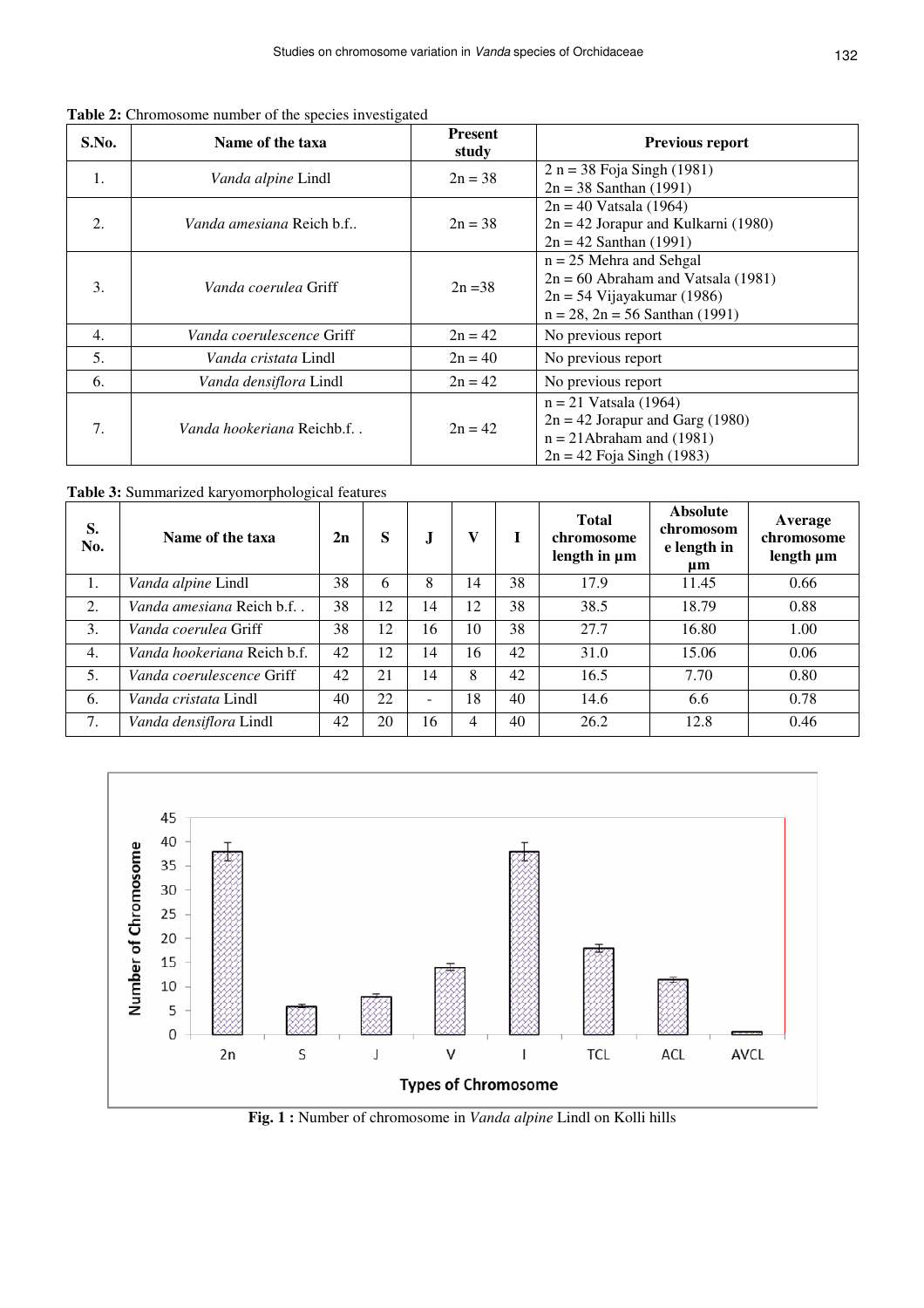133 T. Ramesh *et al.* 



**Fig. 2 :** Number of chromosome in *Vanda amesiana* Reich *b.f.* on Kolli hills



**Fig. 3 :** Number of chromosome in *Vanda coerulea Griff* on Kolli hills



**Fig. 4 :** Number of chromosome in *Vanda hookeriana Reich b.f.* on Kolli hills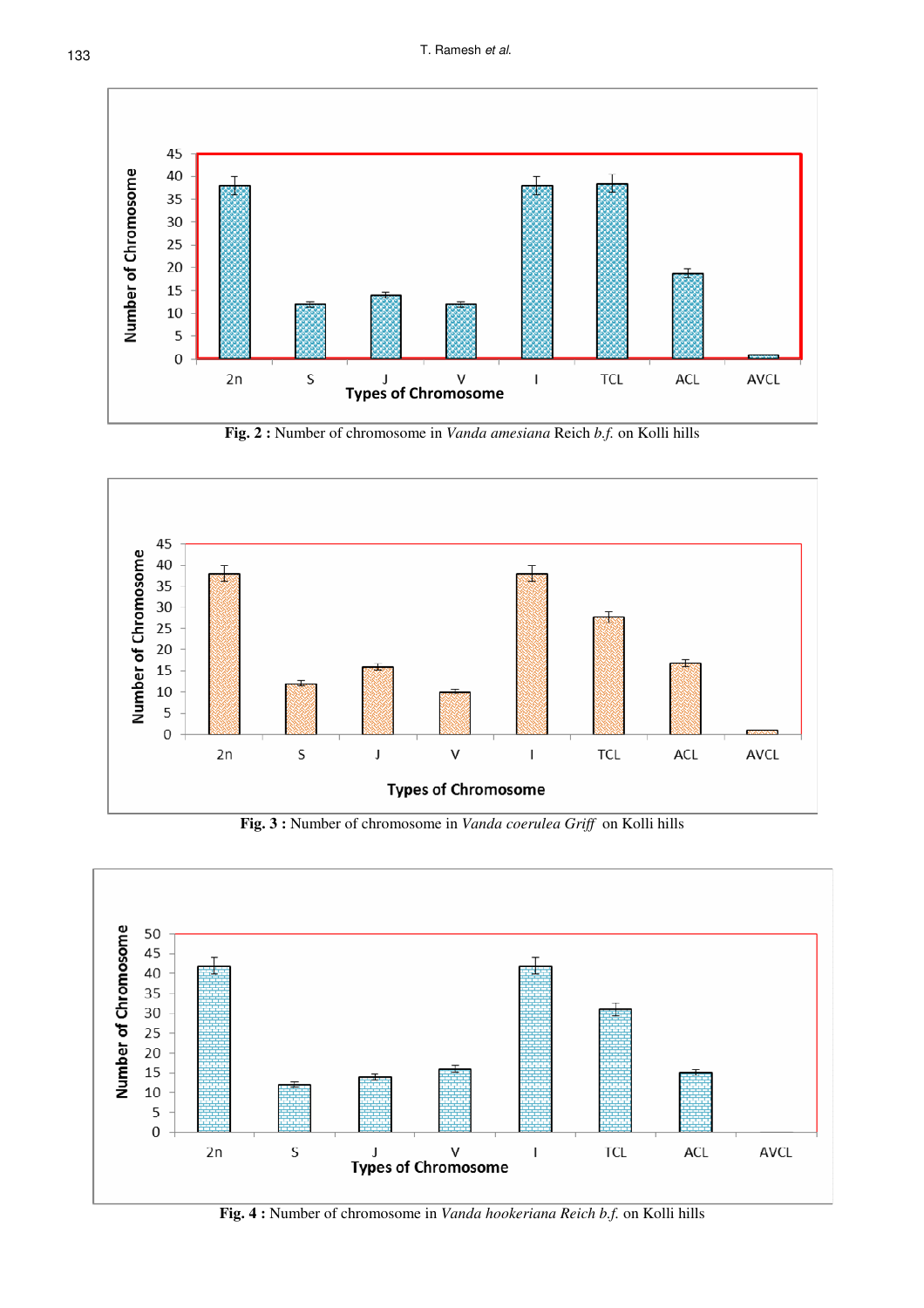

**Fig. 5 :** Number of chromosome in *Vanda coerulescence Griff.* On Kolli hills



**Fig. 6 :** Number of chromosome in *Vanda cristata Lindl* on Kolli hills



**Fig. 7 :** Number of chromosome in *Vanda densiflora Lindl* on Kolli hills.